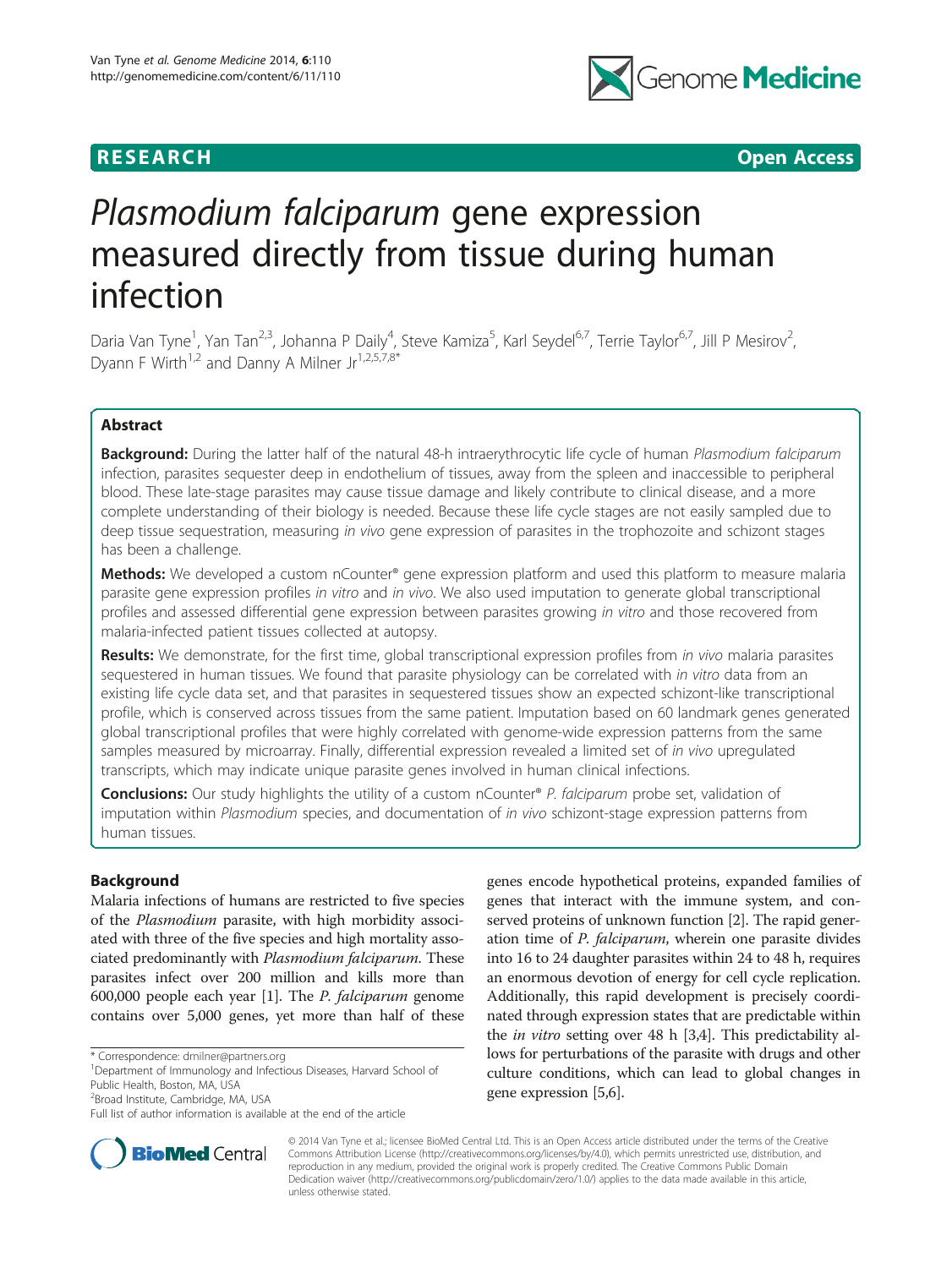<span id="page-1-0"></span>When malaria parasite gene expression from peripheral blood is examined during human infection, there are unique physiologies present that, as yet, cannot be replicated in vitro [[7-9](#page-8-0)]. Samples derived from human subjects are often precious, of small volume (especially in the pediatric setting), collected on media not suitable for traditional RNA analysis (for example, filter paper, formalin fixed paraffin embedded tissue) and, by definition, contaminated with human RNA. Furthermore, because parasites in the trophozoite and schizont stages sequester deep in endothelium of tissues, these parasites are only accessible by tissue biopsy or autopsy. Previous studies with autopsy tissues have measured parasite gene expression using quantitative real-time PCR (qPCR) [\[10](#page-8-0)-[13](#page-8-0)]. Low parasite RNA abundance, poor quality RNA, and the presence of human RNA in tissue with sequestered parasites have made approaches to measure malaria gene expression in the genome-wide scale inaccessible to date.

Spanning the middle ground between low-throughput approaches like qPCR and high-throughput approaches like microarrays and RNA sequencing, the Nanostring™ nCounter® platform is a middle-throughput approach based on direct multiplex measurement of gene expression, effectively 'counting' transcripts using barcoded probes and automated quantification of single molecule digital imaging [\[14\]](#page-8-0). The nCounter® system works by directly capturing and counting individual mRNA transcripts using a target sequence bound to an immobilization bead and possessing a unique barcode. The system is capable of measuring gene expression with accuracy similar to qPCR, yet nCounter® requires significantly less preparatory work and is highly automated and capable of measuring expression in crude cell lysates. Importantly, there is no use of reverse transcription or amplification methods prior to measurement, eliminating amplification bias.

Here we develop and deploy two new techniques to measure in vivo gene expression of malaria parasites sequestered in patient tissues. Using a set of nCounter® malaria gene probes, we quantify malaria gene expression in vivo, first in a validation set of peripheral blood samples and then in a set of malaria-infected human tissue samples collected at autopsy. We also use wholegenome imputation to generate global transcriptional profiles for each sample, providing a first look at the gene expression profiles of in vivo sequestered malaria parasites.

### Methods

#### Probe set design

The nCounter<sup>®</sup> custom code set developed for *P. falcip*arum includes genes that were selected from a compendium of existing Affymetrix and two-dye array expression data as follows: the Affymetrix compendium consisted of 43 in vivo samples [[8\]](#page-8-0); two PfSir2 knockout experiments,

each with three controls [\[15\]](#page-8-0); 17 samples of asexual life cycle and three of sexual stages [[16](#page-8-0)]; 23 samples of the gametocyte life cycle [\[17\]](#page-8-0); five samples of a T4 drugtreatment time course with five controls [\[18\]](#page-8-0); and 26 ex vivo patient samples [\[9](#page-8-0)]. The two-dye array compendium consisted of 229 drug treatment samples [\[5](#page-8-0)]; 208 drug treatments, environmental stresses, and substrate depletions (unpublished); and an additional 53 samples representing an in vitro life cycle time course experiment [[4\]](#page-8-0). Genes in the nCounter® custom code set included genes that can distinguish between intraerythrocytic life cycle stages, highly differentially expressed genes from previous studies [\[8,9\]](#page-8-0), and probes representing genes of interest expressed in gametocytes, heat shock, citric acid cycle, glycolysis, ATP binding, ubiquitin pathways, acyl CoA pathways, and others. Because of large sequence differences among parasites, we excluded highly genetically divergent gene families, such as var genes, in our initial probe design. A total of 328 genes were selected for the malaria nCounter® custom probe set.

nCounter® probe specificity is generated by designing two 50 bp probes that sit next to one another, yielding 100 bp total probe specificity for each gene of interest. Probe set design was carried out to maximize specificity and minimize cross-hybridization. Specifically, long direct and inverted repeats and long polynucleotide repeats were excluded, target regions were screened for crosshybridization against the Human RefSeq mRNA database [[19](#page-8-0)], and probes with stretches of more than 15 contiguous bases complementary to any non-target mRNA were excluded. Probes were also screened for inter- and intra-probe interactions, and were selected to have calculated melting temperatures  $(T_m)$  between 78 and 83°C, with an ideal target of 80.5°C. Finally, mismatch probes were also included in the nCounter® custom probe set, as part of the negative controls.

#### In vitro sample preparation

Serial dilutions of *in vitro* cultured 3D7 parasite lysates were prepared in Qiagen RLT buffer (Catalog #79216) with 1% beta-mercaptoethanol, and samples were stored at -80°C prior to analysis. Mock filter paper samples were prepared by spotting 200 uL of ring-stage parasitized red blood cells at 33% hematocrit onto Whatman FTA filter paper cards (GE Healthcare, Pittsburgh, PA, USA). Three punches from each card were incubated with RNA processing buffer (10 mM Tris-HCP, pH 8.0, 0.1 mM EDTA, 800 U/mL RNase OUT (Invitrogen), 200 ug/mL, 2 mM DTT) for 30 min on ice, and the supernatant was passed over a Qiagen RNeasy column (Catalog # 74104), washed with Qiagen RPE buffer (Catalog # 1018013), and eluted with nuclease-free water. Mock FFPE samples were prepared by incubating ring-stage parasitized red blood cells at 50% hematocrit with thrombin and bovine plasma in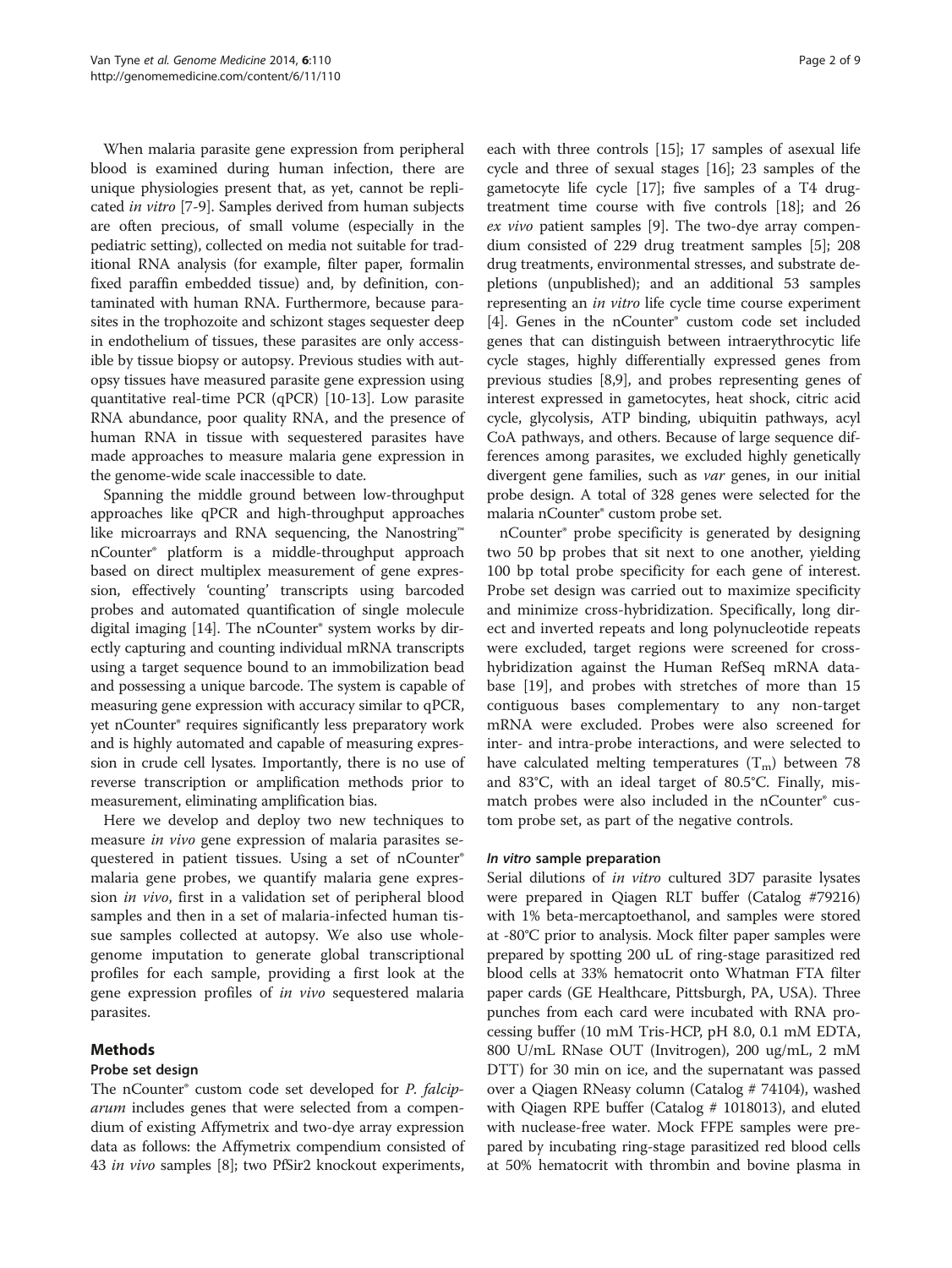sodium citrate to induce clotting. Blood clots were fixed in 10% formalin for at least 24 h and were embedded in paraffin wax. Four slices of five microns thickness were deparaffinized using Qiagen deparaffinization solution (Catalog # 19093), followed by proteinase K digestion. Patient samples were collected previously, processed for total RNA extraction and stored at -80°C until use [\[9,13\]](#page-8-0).

#### Patient samples

All patient samples used in this study were gathered from previous studies, and their corresponding patient demographic and sample collection information is described in detail elsewhere [[9](#page-8-0),[20\]](#page-8-0). The Institutional Review Boards of the University of Malawi College of Medicine, Albert Einstein College of Medicine, and the Brigham and Women's Hospital have previously approved all aspects of the collection of these samples, including obtaining informed written consent from the parents or guardians of all patients. This research conforms to the ethical principles for medical research involving human subjects put forth by the World Medical Association Declaration of Helsinki, and to local legislation.

#### Whole-genome imputation

Our imputation approach was originally developed by Donner et al. [[21](#page-8-0)]. The Affymetrix compendium described above was curated and filtered for genes that were present in all data sets, as well as genes that vary in their expression across data sets. This filtered list of 3,696 genes was used as a training data set to select landmarks and generate the imputation model. A subset of probes, called landmarks, was selected based on their full expression profiles within the compendium. Specifically, we used the Regularized Gaussian Estimation (RGE) method proposed by Donner et al. [\[21\]](#page-8-0), whereby the expression of the complete probe set is modeled as a multidimensional Gaussian set. To decide the optimal number of probes that are needed to impute the full expression profile of each sample, we computed the model fitting errors of models using between 10 and 100 probes. We found that an imputation model using 60 landmarks was ideal, since including additional probes into the model beyond 60 did not yield a large improvement in imputation accuracy.

#### Differential gene expression

Imputed nCounter® gene expression for three patients with three different organs sampled was analyzed to determine parasite genes that are overexpressed in vivo. The three samples from each patient were compared with 11 *in vitro* microarray time points with highest correlation [[4](#page-8-0)]. Because of differences across platforms, both *in vitro* and *in vivo* expression data were converted

to rank-normalized values [\[22,23\]](#page-8-0). Differential gene expression analyses were conducted using the Limma R package [[24\]](#page-8-0). Limma is a widely used R package for differential expression analyses of data arising from microarray experiments. Briefly, the method fits a linear model to the expression data for each gene, and uses an empirical Bayes approach to borrow information across genes, which is equivalent to shrinkage of the estimated sample variances towards a pooled estimate, thus making the analyses robust even when the sample size is small.

#### Statistical analysis

nCounter® platform raw data were normalized with the NanoStringNorm R package [\[25\]](#page-8-0), using the arithmetic mean to summarize negative and positive controls. We also checked the diagnostic messages from NanoStringNorm, and confirmed that all of the samples had normalization factors within the range of three standard deviations from the mean. Expression analyses were based on ranknormalized data, in order to avoid systematic variations between data sets due to differing amounts of input malaria mRNA. We used Spearman rank correlation to make comparisons between nCounter® and both Affymetrix and twodye microarray data. To assess the relative importance of the differential gene expression results, genes were ranked by log-fold change, from largest to smallest. The top 100 overexpressed genes in each patient were compared, and 39 genes shared between all three patients are summarized in Table [1](#page-3-0).

#### Results

We developed a custom nCounter® malaria parasite gene probe set containing 328 genes, which were selected from a compendium of preexisting malaria expression microarray data sets ([Methods](#page-1-0)). Genes selected for the probe set included genes that can distinguish between intraerythrocytic life cycle stages, highly differentially expressed genes from previous in vivo studies [[8,9](#page-8-0)], landmark genes for imputation, and other genes of interest. This custom nCounter® probe set measured *P. falciparum* gene expression with excellent limit of detection along a 5-log dynamic range (Figure [1](#page-3-0)A and B). Transcripts were accurately counted from as few as 6,000 parasites, a volume that corresponds to 16 picoliters of parasitized red blood cells at 4% parasitemia. A range of sample types were tested and found to be suitable for analysis with nCounter®, including parasitized red blood cells spotted onto Whatman filter papers (Figure [1C](#page-3-0)), and formalin fixed paraffin embedded tissue blocks (Figure [1](#page-3-0)D). All data are deposited with NIH GEO (accession # GSE63260 and link: [http://](http://www.ncbi.nlm.nih.gov/geo/query/acc.cgi?acc=GSE63260) [www.ncbi.nlm.nih.gov/geo/query/acc.cgi?acc=GSE63260\)](http://www.ncbi.nlm.nih.gov/geo/query/acc.cgi?acc=GSE63260).

In vitro and in vivo parasite life cycle stages, from both peripheral blood and human tissue, are easily and accurately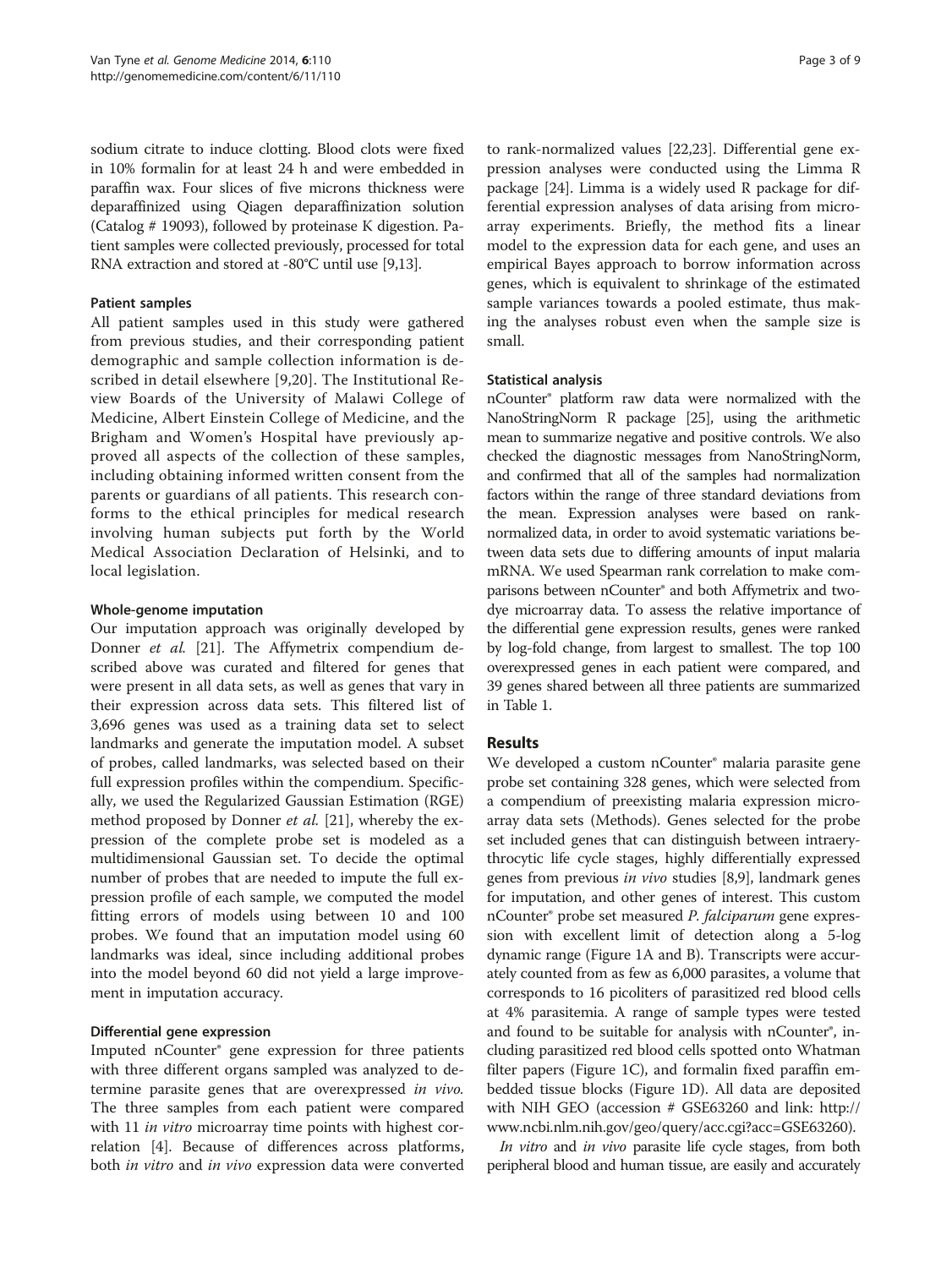| Category                 |    | Number Description <sup>b</sup>                                                      | Gene names                                                                                                    |
|--------------------------|----|--------------------------------------------------------------------------------------|---------------------------------------------------------------------------------------------------------------|
| Gametocyte/<br>Mosquito  | 10 | Maximal expression during gametocyte or mosquito<br>stages                           | PFA0425c, PFC0581w, PFC0755c, MAL7P1.64, MAL7P1.109,<br>PF10_0169, PF10_0204, PF11_0163, PF13_0350, PF14_0031 |
| Trophozoite/<br>Schizont | 10 | Maximal in vitro expression during late trophozoite or<br>schizont stage             | PFA0210c, PFI0810c, PFI1445w, PF10 0268, PF10 0330, PF11 0048,<br>PF11 0156, PF11 0183, PFL1565c, PF14 0366   |
| In vivo<br>expressed     |    | Genes with less than 100 RPKM for any stage in vitro                                 | PFC0005w, PFI1600w, PFI1830c, PF11_0203, PFL1010c, PFL1195w,<br>PF14 0363                                     |
| Ribosomal                | 6  | Ribosomal or putative ribosomal proteins                                             | PFC0535w, PF11 0043, PF11 0106, PF13 0171, PF13 0213,<br>PF14 0027                                            |
| Other                    | 6  | Maximal expression during ring/early trophozoite<br>stage, or conflicting stage data | PFE1370w, PF11_0111, PF11_0224, PF14_0277, PF14_0359,<br>PF14 0437                                            |

<span id="page-3-0"></span>Table 1 Summary of shared malaria genes overexpressed in three in vivo patient samples<sup>a</sup>

<sup>a</sup>Three parasite samples from each of three patients were compared with 11 *in vitro* microarray time points with highest correlation to each patient [\[4\]](#page-8-0).<br><sup>b</sup>life cycle stages of maximal expression were assigned based on <sup>b</sup> Life cycle stages of maximal expression were assigned based on microarray and RNAseq data available from PlasmoDB.org. RPKM: reads per kilobase per million mapped reads.

predicted by 328 P. falciparum genes measured by the nCounter® custom malaria platform (Figure [2,](#page-4-0) Additional file 1). nCounter<sup>®</sup> transcript counts were compared to a previously published in vitro life cycle time course, where parasite transcriptional profiles were measured every hour over the 48-h intraerythrocytic life cycle [[4\]](#page-8-0). Two independent cultures of in vitro culture-adapted 3D7 parasites, which were synchronized and harvested at either ring stage or schizont stage, showed peak correlation with life cycle time points corresponding to the appropriate stage (Figure [2](#page-4-0)A).

The same life cycle correlation method was applied to determine parasites stages and screen peripheral blood and fresh frozen postmortem autopsy tissue samples (see [Methods](#page-1-0)), collected from Malawian children who died of cerebral malaria (Figure [2](#page-4-0)B, C, D), or of another cause (Figure [2](#page-4-0)E). Parasites in peripheral blood showed the expected ring-stage profile, while parasites sequestered in tissues from the same patient showed a schizont-stage profile (Figure [2B](#page-4-0)). We looked for correlation between gene expression from these tissue-sequestered parasites and a published gametocyte expression data set [\[17](#page-8-0)], and



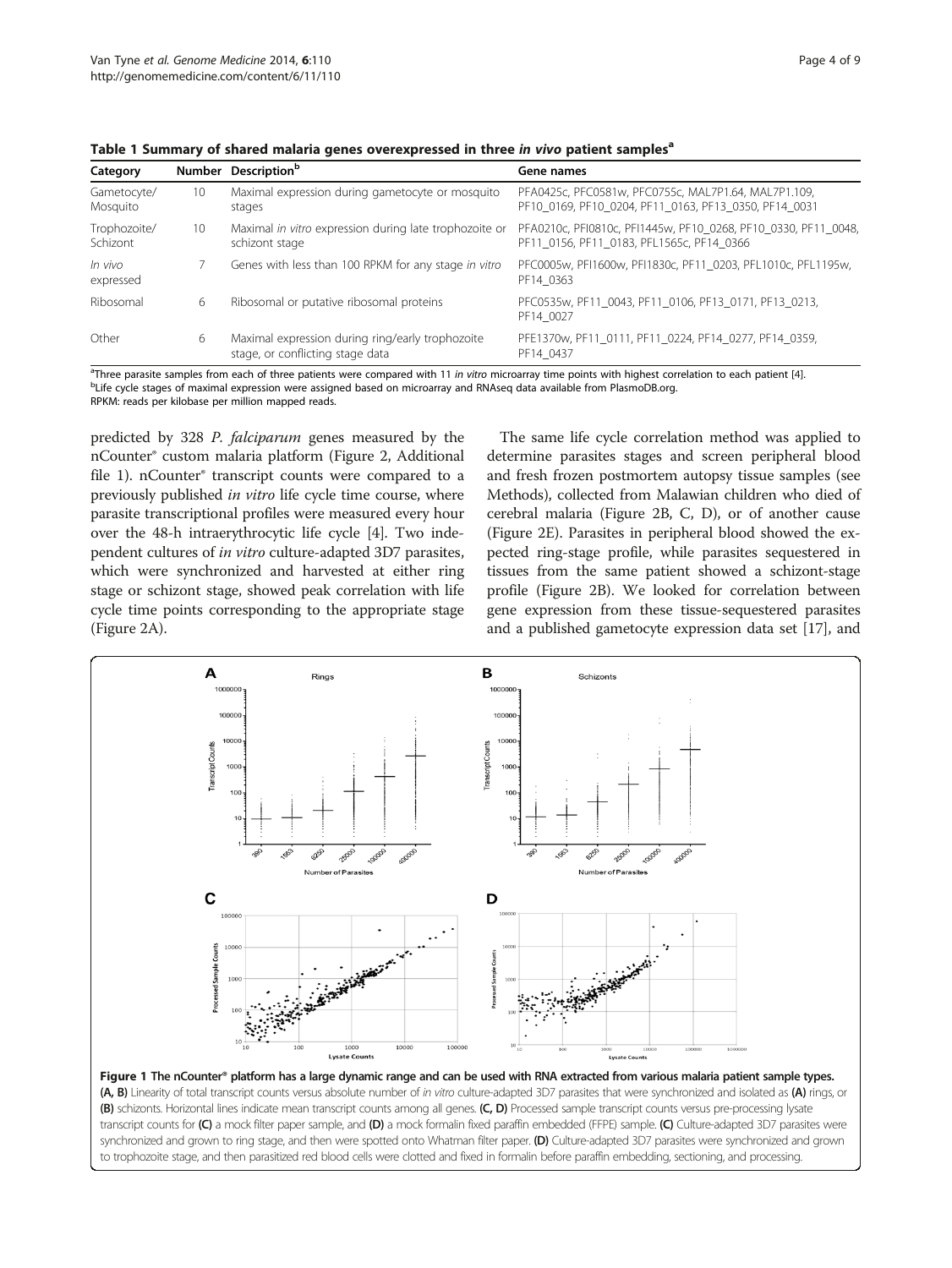<span id="page-4-0"></span>

observed poor correlations between tissue samples and gametocyte development profiles (data not shown), suggesting that intraerythrocytic stage profiles dominated in these samples. Life cycle correlations were observed in tissues where parasites were also seen by histology, and no correlation was seen in tissues where no parasites were found (Figure 2C). Figure 2D shows a patient in whom parasites were observed by histology in the gut tissue, but no life cycle correlation was detected using the nCounter® platform, suggesting a poor quality RNA sample. Finally, Figure 2E shows a patient that died of a cause other than cerebral malaria. In this patient, no parasites were observed by histology in the brain tissue, but the nCounter® platform detected a parasite signal with strongest correlation to ring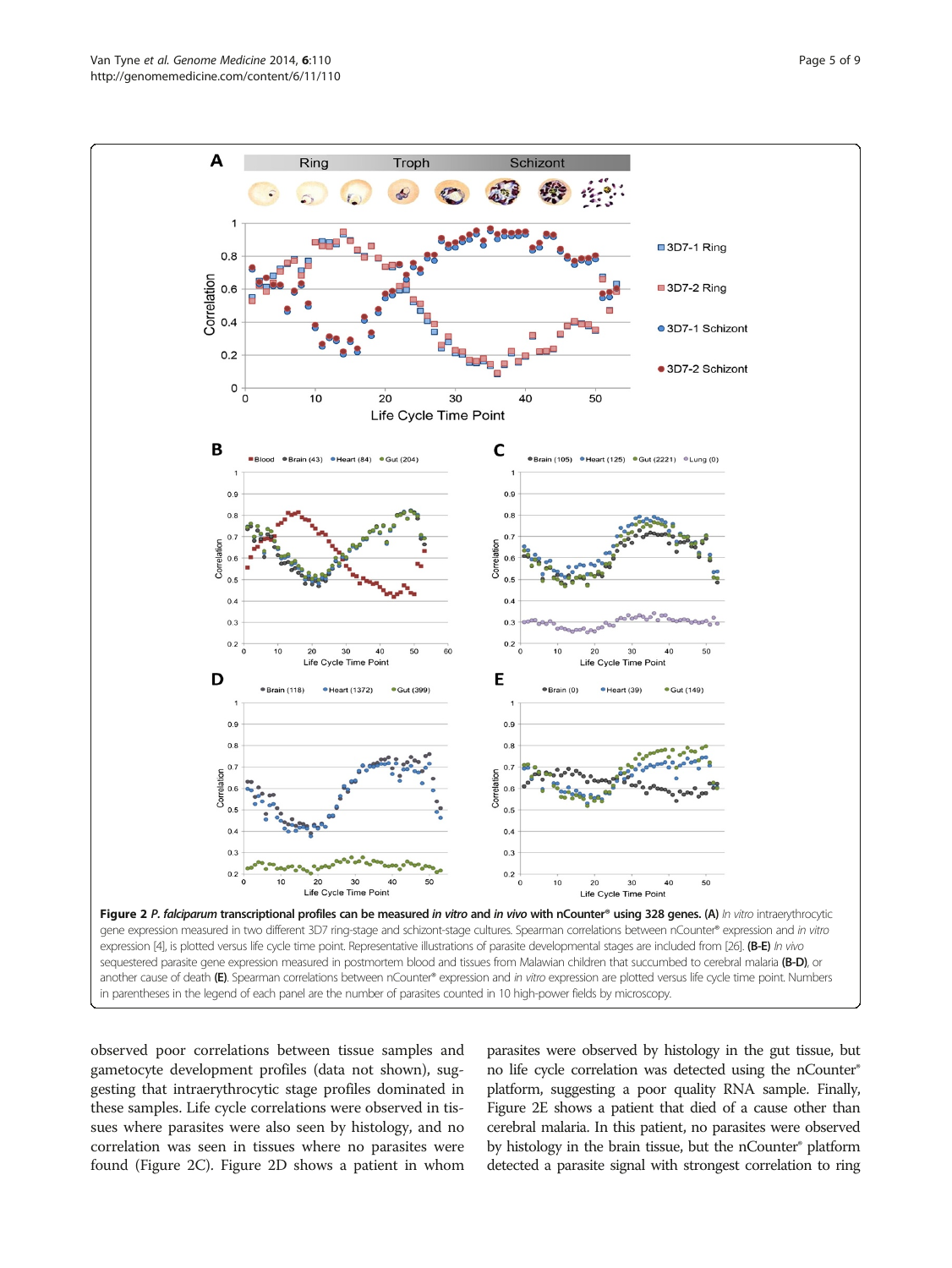<span id="page-5-0"></span>stage parasites, suggesting that circulating ring-stage parasites were present in the brain microvasculature and were collected with the brain tissue sample.

We used imputation to calculate expression values for unknown genes using a small set of pre-defined genes ([Methods](#page-1-0)). The imputation method was validated against parallel Affymetrix microarray data [\[9](#page-8-0)], and revealed that

imputation based on 60 landmark genes could accurately approximate global transcriptional patterns, with minimal improvement in accuracy for imputation from more than 60 genes (Figure 3A). Imputed gene expression from 52 peripheral blood samples measured with the nCounter® platform showed good correlation with genome-wide Affymetrix microarray data gathered from the same



genes); INvA: imputed nCounter® vs. Affy (n = 3,696 genes). (C) Cumulative distribution of median differences in rank abundance for 3,696 genes between gene expression imputed from nCounter® versus Affy, averaged over 52 peripheral blood RNA samples. (D) Cumulative distribution of Pearson correlations between imputed and measured gene expression, averaged over 52 peripheral blood RNA samples. (E) Correlation between imputed and observed gene expression scales with expression level. Pearson correlation versus quantile-normalized and log<sub>2</sub>-transformed gene expression for 3,696 genes averaged over 52 peripheral blood RNA samples.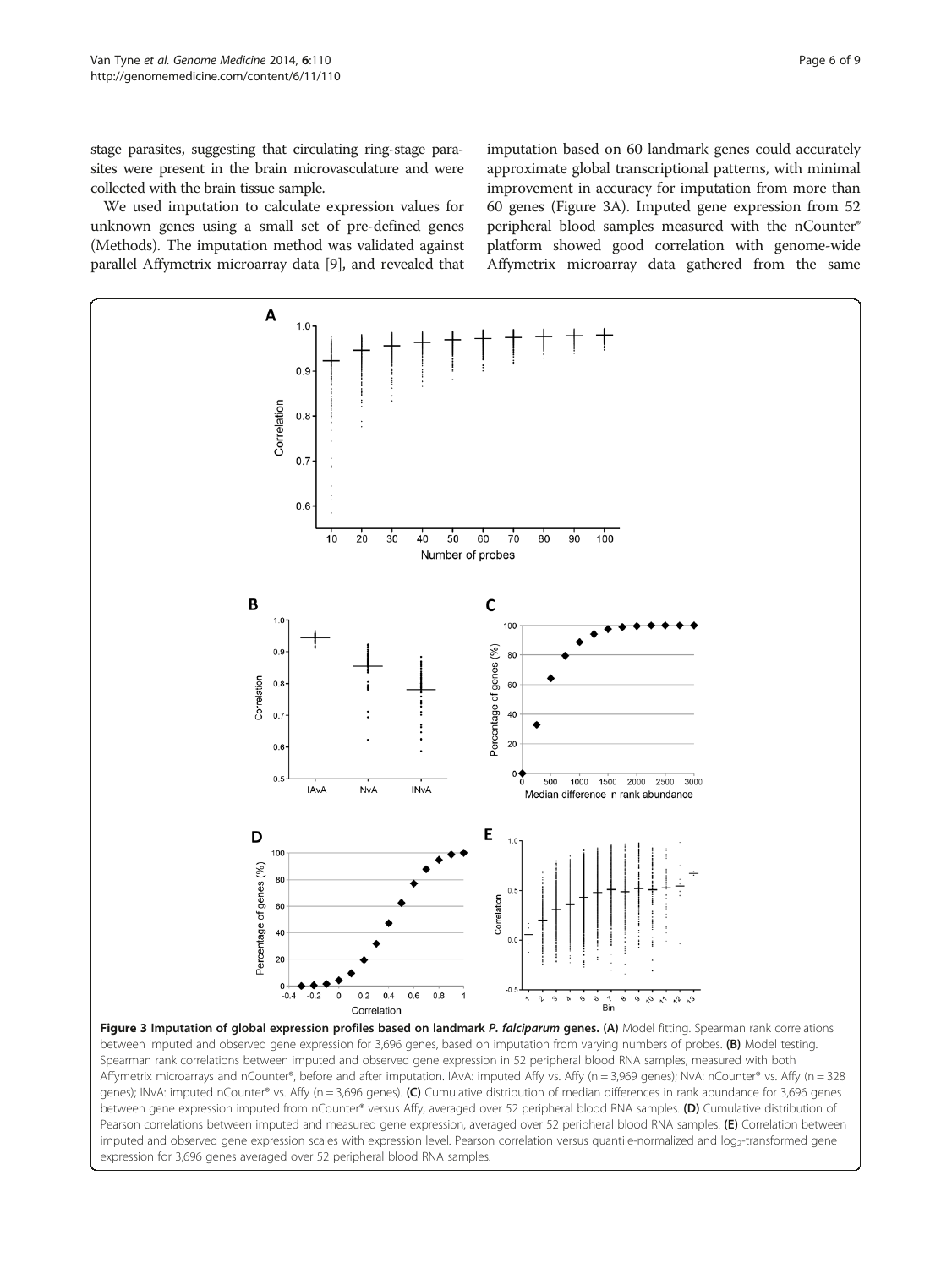samples (Figure [3](#page-5-0)B). To examine the accuracy of imputation on a gene-by-gene basis, we examined median differences in rank abundance (Figure [3](#page-5-0)C), and average Pearson correlation (Figure [3](#page-5-0)D), between imputed (from nCounter®) and observed (Affymetrix) expression of each gene among the 52 peripheral blood samples. Approximately 65% of imputed genes had a median difference in rank abundance lower than 500 (Figure [3](#page-5-0)C), and roughly 70% of genes had an average Pearson correlation above 0.3 (Figure [3](#page-5-0)D). Finally, the strength of correlation between imputed and observed values scaled with gene expression (Figure [3](#page-5-0)E), with more highly expressed genes having higher correlations and more lowly expressed genes having lower correlations.

We used the nCounter<sup>®</sup> platform and global imputation to ask whether in vivo parasite samples cluster by organ or by patient (Figure 4), and to detect genes that are overexpressed by parasites sequestered in human tis-sues (Table [1](#page-3-0)). Hierarchical clustering of in vivo sequestered parasites from autopsy tissue samples showed that samples cluster by patient, rather than by organ, regardless of whether clustering is based on gene expression measured by the nCounter® platform (Figure 4A), or imputed gene expression (Figure 4B). Differential gene expression analysis between rank-normalized imputed in vivo and in vitro microarray data revealed a shared set of 39 genes that were among the top 100 overexpressed genes in all three of the analyzed patients (Table [1](#page-3-0)). This set of in vivo overexpressed genes included 10 genes with maximal expression during sexual and mosquito stages, 10 genes with maximal in vitro expression during trophozoite and schizont stages, seven genes that are not expressed in vitro, and six genes that code for ribosomal proteins. These data indicate that parasites sequestered in human tissues may exist in a unique physiological state.

#### **Discussion**

The development of new tools and adaptation of existing tools for use by malaria researchers and clinicians to meet elimination and eradication goals is a priority. Ideal tools should give maximal information from minimal amounts of biological sample, and be both affordable and easy to use. Our goal is to develop and deploy such tools for global use by the malaria community. Here we show how adaptation of two existing tools - the nCounter® platform and imputation of global gene expression - can be leveraged to uncover the expression profiles of in vivo sequestered malaria parasites. These unique transcriptional profiles have, until now, been impossible to measure on a global scale.

Although sequencing and array technologies are sensitive and thorough, deployment of such techniques to field settings, contamination of human mRNA, and/or cost inefficiency of these tools as screening methods make their usefulness limited for immediate screening and characterization of large numbers of samples. By measuring just 328 parasite genes, we were able to distinguish between asexual life cycle stages using picoliter volumes of infected red blood cells. Moreover, we could classify parasite physiological states quickly and as



patient, rather than by organ, suggesting that parasite physiology within a patient is conserved. (B) Hierarchical clustering of global expression profiles imputed from nCounter® (n = 3,696 genes) shows that within-patient clusters remain intact. Note that two outliers in the first analysis (P1, Brain and P2, Heart) are further delineated as true outliers after imputation.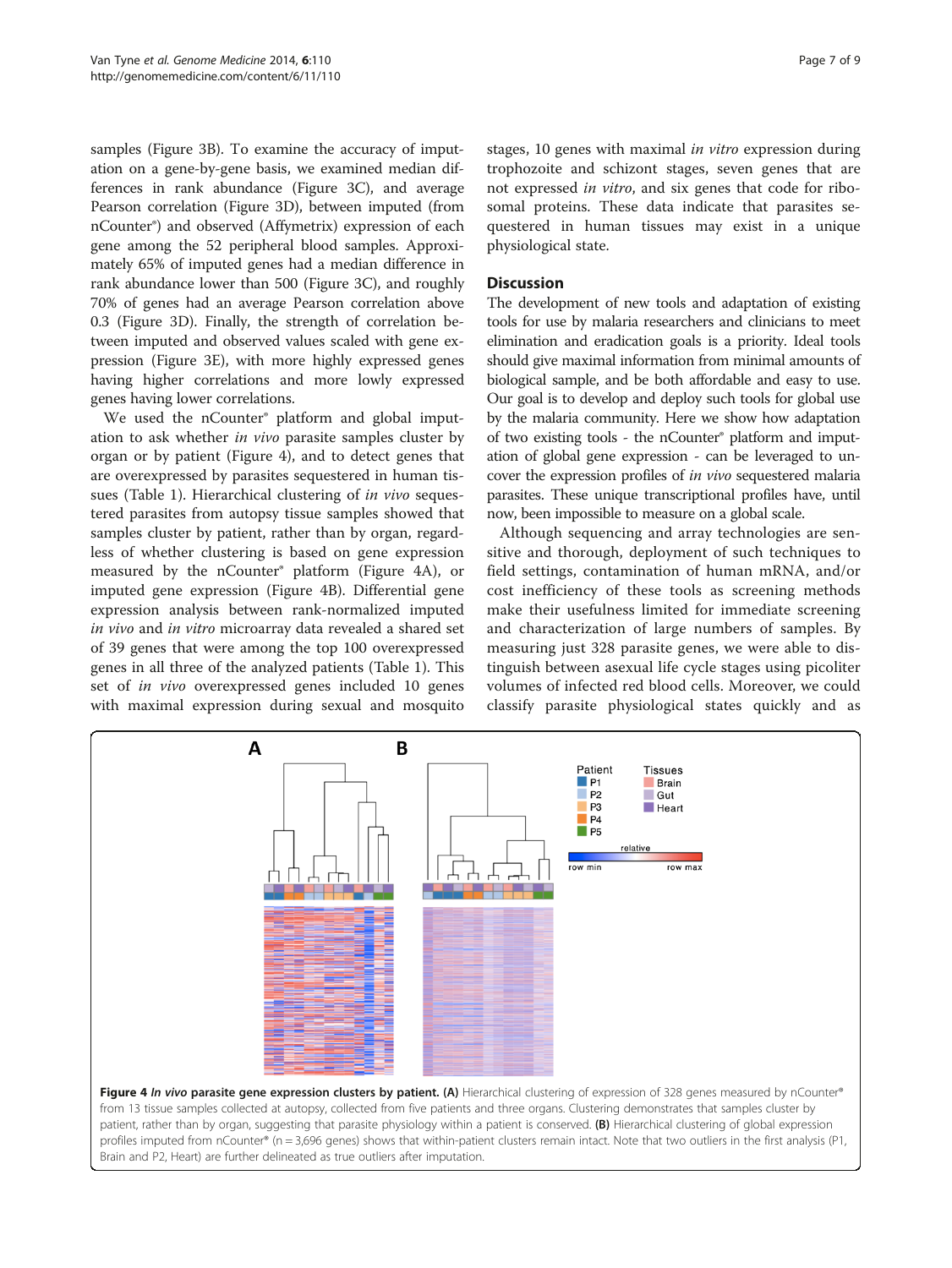<span id="page-7-0"></span>accurately as measurement with microarrays. Thus, the nCounter® platform and our custom P. falciparum probe set could be a valuable screening method to assess RNA quality in crude lysate samples and determine parasite life cycle stages, both of which are useful to identify meaningful groups of samples for more costly and labor intensive experiments, such as RNAseq.

Because both human [\[21\]](#page-8-0) and malaria parasite [[7](#page-8-0)-[9](#page-8-0)] physiologic expression states are predictable, they can be accurately determined using subsets of carefully selected landmark genes. Full-scale prediction of global expression profiles using established imputation methods allowed us to query the expression of nearly 3,700 genes from just 60 landmarks. When we compared imputed expression profiles with expression data from the same RNA samples measured with microarrays, we found that correlations between imputed and observed expression were only slightly lower than cross-platform correlations performed without imputation (Figure [3](#page-5-0)B). Nonetheless, genes that were lowly expressed in all samples showed poor correlations between imputed and observed expression across the 52 samples we used to test the imputation model (Figure [3E](#page-5-0)). For this reason, imputation is intended as a screening approach, which can be utilized in picking samples for more comprehensive experiments such as RNAseq. Data from further studies of parasite physiology will be useful for refining the imputation model, to incorporate additional variation and more accurately impute lowly expressed genes.

Previous studies have applied nCounter<sup>®</sup> to other infectious diseases [\[27](#page-8-0)-[29\]](#page-8-0), however this is the first application to measure malaria parasite physiological states in vivo. We found that parasites sequestered in human tissue overexpress genes that are enriched during gametocyte and mosquito stages, as well as genes that are not normally expressed in vitro. We also found that sample clustered largely by patient, with differences between samples from the same patient likely due to different time points of sample collection. Although it is possible that differences in genetic makeup of parasites in an organ could result in different expression patterns within the same patient, our previous data have shown that genotypes are largely conserved across organs [\[30](#page-8-0)]. Examination by gene set enrichment analysis (GSEA) of our imputed samples also revealed overexpression of gametocyte genes, but these findings were not statistically significant (data not shown). Importantly, many of the shared overexpressed in vivo genes encode conserved proteins of unknown function, indicating unexplored areas of parasite physiology that are relevant in vivo. Using additional data sets and collaborations with others in the malaria community, future custom nCounter® arrays can be designed to study specific gene sets, at costs comparable to qPCR but with massive savings of both time and throughput.

#### **Conclusions**

In this study, we used a custom P. falciparum nCounter® probe set to measure malaria parasite gene expression in a variety of samples derived from both in vitro experiments and *in vivo* human infections, using very small amounts of mRNA. We used newly developed imputation methods to predict the global expression profiles of samples by measuring only a subset of genes. We applied these methods to study the *in vivo* transcriptional profiles of parasites sequestered within the tissues of Malawian children who succumbed to cerebral malaria. For the first time, we measured the expression profiles of sequestered schizont-stage parasites within a human infection. The nCounter® platform is of great utility to the malaria community, as it is amenable to many different types of samples, and imputation allows researchers to measure a small number of genes and gain an understanding of global expression patterns.

#### Additional file

[Additional file 1:](http://genomemedicine.com/content/supplementary/s13073-014-0110-6-s1.xlsx) Lists processed (normalized and log2-transformed) nCounter® data for all in vivo patient samples presented.

#### Competing interests

The authors declare that they have no competing interests.

#### Authors' contributions

DAM, DVT, and DFW designed experiments. TT, KBS, SK, JD, and DAM collected the patient material and data. DVT, YT, JPM, and DAM analyzed and interpreted data. DVT, DAM, DFW, JPM, and YT wrote the paper. All authors read and approved the final manuscript.

#### Acknowledgements

We are indebted to the children and families of Malawi for their continued participation in our ongoing studies of severe malaria. We thank Catherine Feintuch, Teni Dowdell, Chris Williams, Supriya Gupta, and Yves Boie for assistance with initial steps for platform setup and sample processing. We appreciate the continued support and collaboration with Dr. Jacqui Montgomery, Dr. Alister Craig, and Dr. Thomas Lavstsen. This work was funded by grant OPP50092 from the Bill and Melinda Gates Foundation, and National Institutes of Health grants K23AI072033 and R01A1077623. The findings and conclusions contained within this manuscript are those of the authors and do not necessarily reflect positions or policies of the Bill and Melinda Gates Foundation.

#### Author details

<sup>1</sup>Department of Immunology and Infectious Diseases, Harvard School of Public Health, Boston, MA, USA. <sup>2</sup>Broad Institute, Cambridge, MA, USA.<br><sup>3</sup>Graduate Program in Bioinformatics, Boston University, Boston, MA, L <sup>3</sup>Graduate Program in Bioinformatics, Boston University, Boston, MA, USA. <sup>4</sup> Albert Einstein College of Medicine, Bronx, NY, USA. <sup>5</sup> University of Malawi College of Medicine, Blantyre, Malawi. <sup>6</sup>Michigan State University, College of Osteopathic Medicine, East Lansing, MI, USA.<sup>7</sup>The Blantyre Malaria Project Blantyre, Malawi. <sup>8</sup>Brigham and Women's Hospital, Boston, MA, USA.

## Received: 11 July 2014 Accepted: 14 November 2014

#### References

- 1. WHO: World Malaria Report 2013. Geneva: World Health Organization; 2013.
- 2. Gardner MJ, Hall N, Fung E, White O, Berriman M, Hyman RW, Carlton JM, Pain A, Nelson KE, Bowman S, Paulsen IT, James K, Eisen JA, Rutherford K, Salzberg SL, Craig A, Kyes S, Chan MS, Nene V, Shallom SJ, Suh B, Peterson J, Anguioli S, Pertea M, Allen J, Selengut J, Haft D, Mather MW, Vaidya AB,